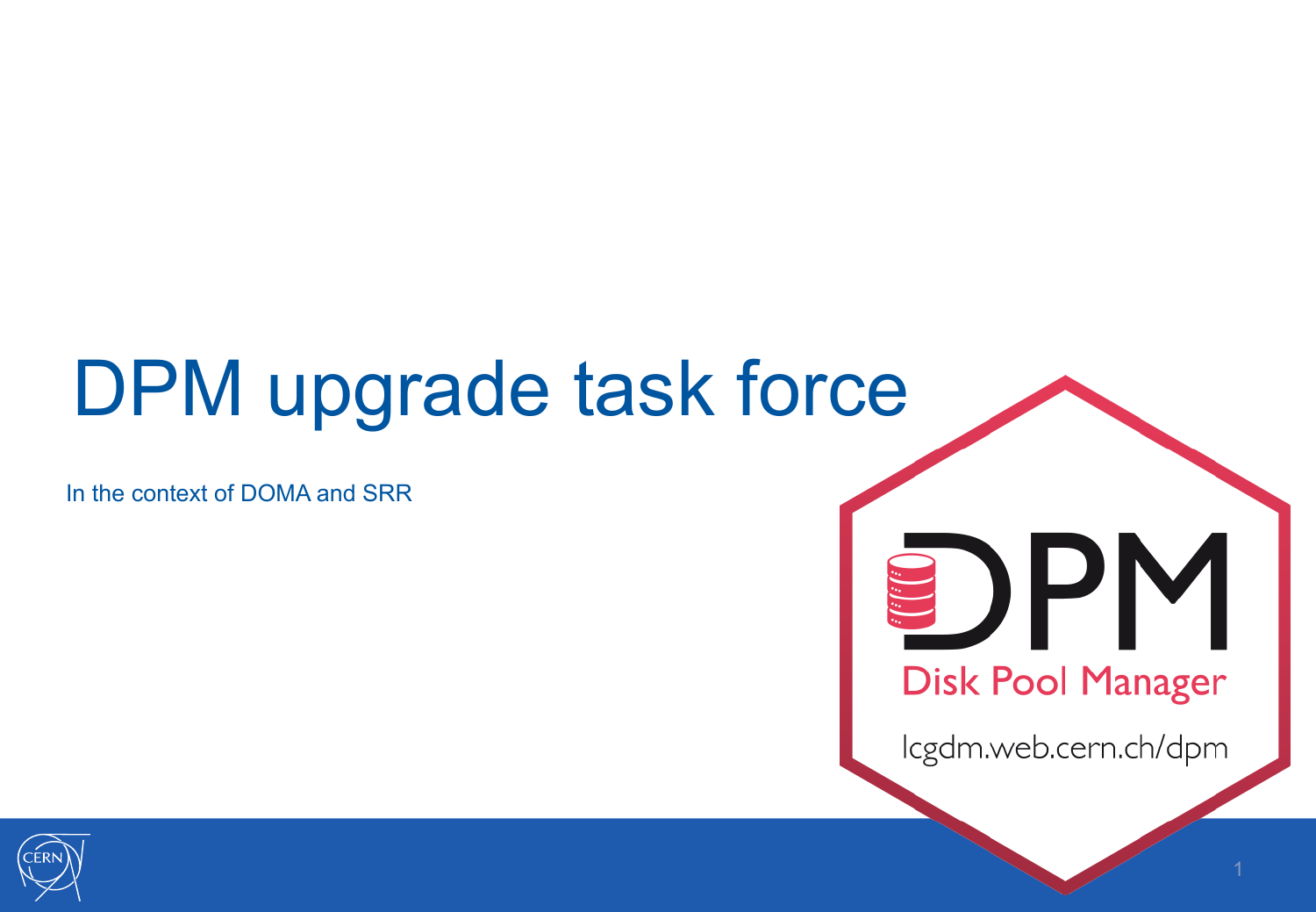#### DPM version

- The DPM system has evolved a lot towards the requirements for the upcoming computing challenges. Some of them are:
	- Scalability, performance, solidity, manageability
	- Directory-based space reporting (support for the DOMA SRR)
	- Making the historical components optional (e.g. dpns, srm, rfio, etc. )
- The last version available is 1.10.3. Minor bugfix release, Sept 2018
- The next one will be 1.11, maintenance release expected Nov 2018
- Enabling the new features (e.g. SRR) needs a reconfiguration after the simple package upgrade
- The work can be divided in two phases. What follows are just indications, not instructions.



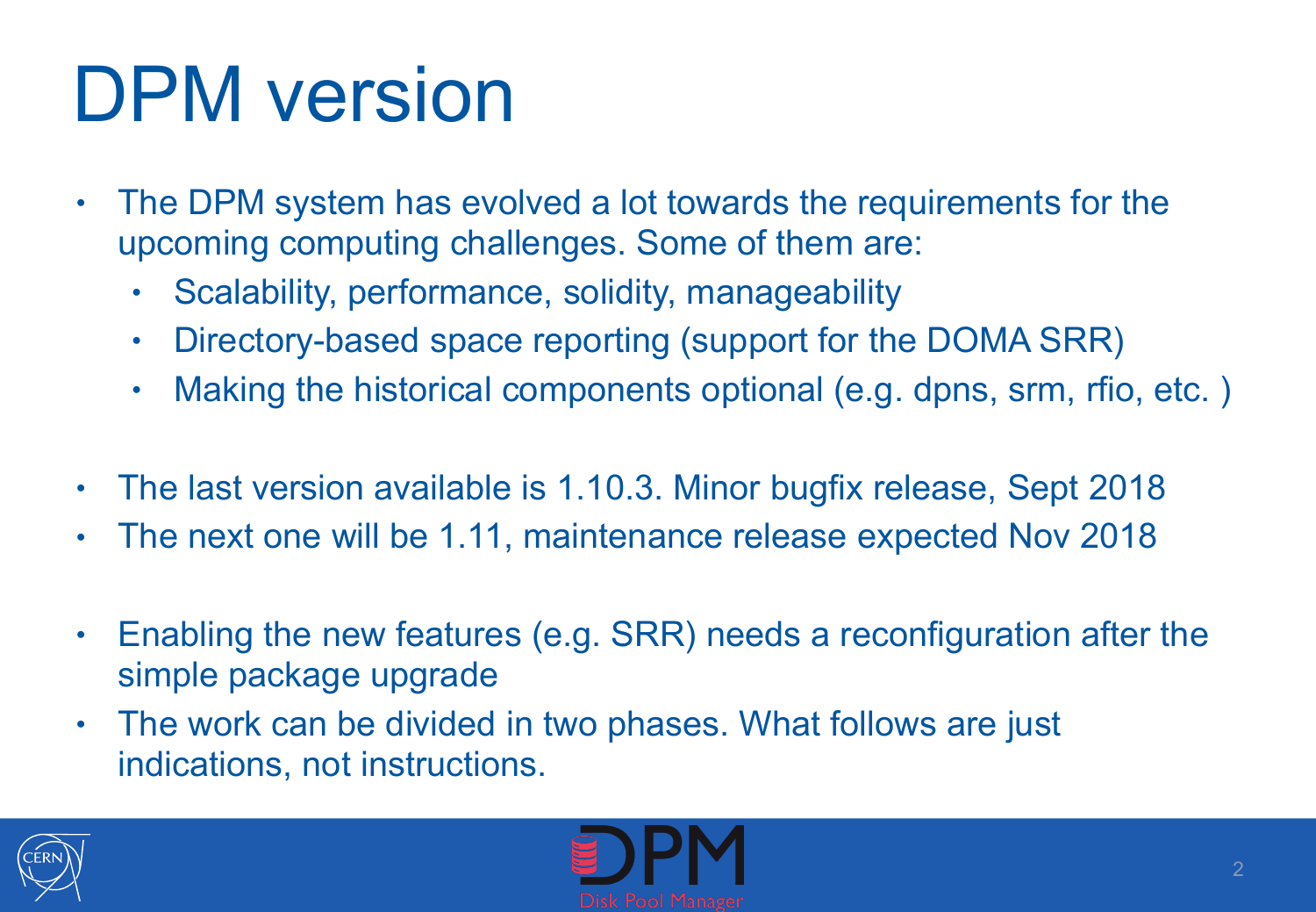## Phase1: packages upgrade

- An already working DPM can be upgraded just by upgrading the packages in the head node and all the disk servers
	- The source is the FPFL distribution
- In general, a working "normal" setup (SRM+gridftp+xrootd) with a recent version (1.8-1.9) should work also after a plain upgrade, without changing the configuration. In general, the downtime is short, or none.
- A recheck is anyway needed, and if anything is wrong a manual run of the puppet-based command-line configurator may be needed
- Sites that have a site-wide Puppet infrastructure should update their templates in this case
- We tend to discourage the manual configuration, for its high cost and its difficulty



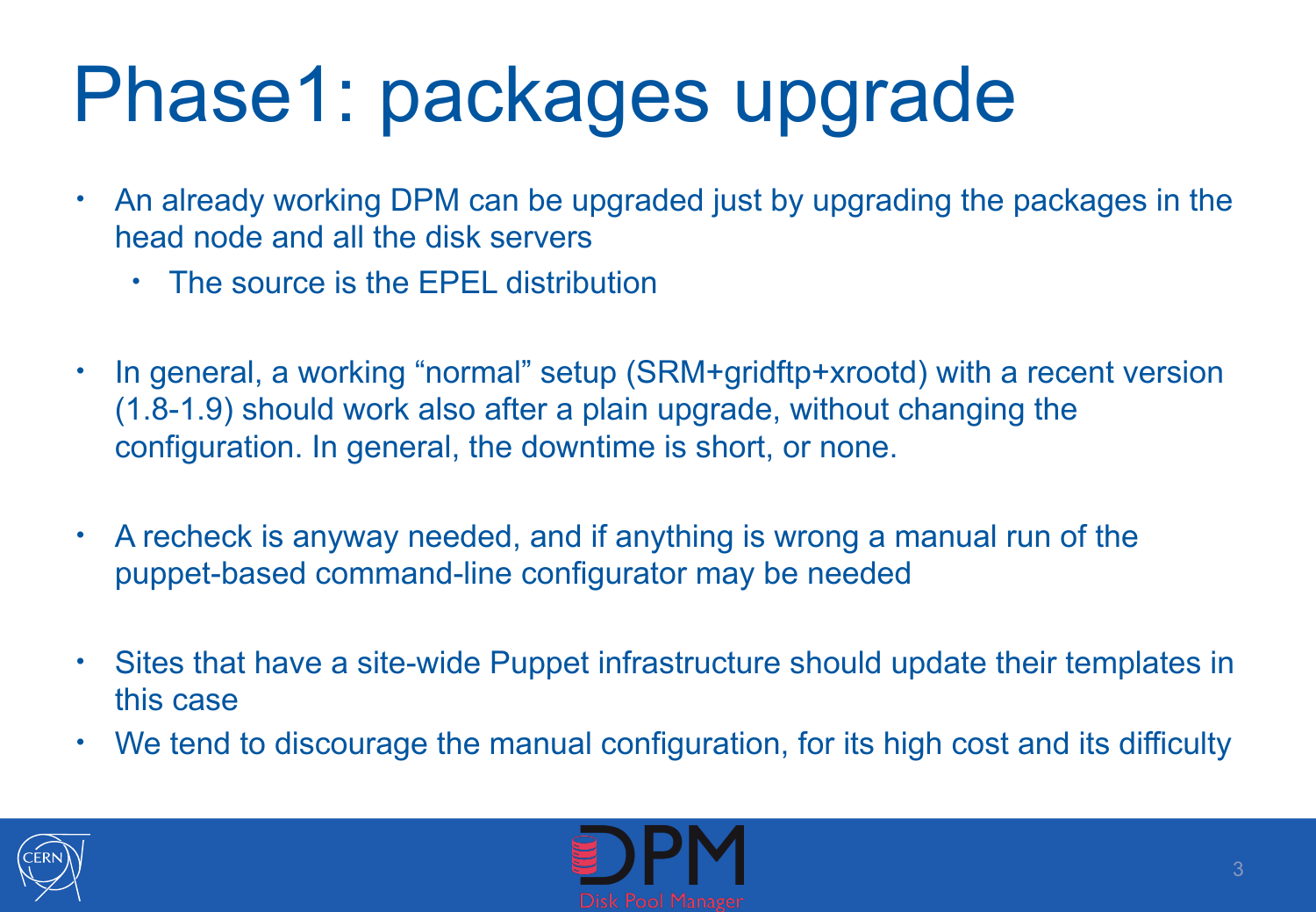#### Phase2: enable DOME

- DOME = Disk Operations Management Engine
- This is the new core of DPM (since 2016-17)
	- <https://indico.cern.ch/event/699602/contributions/2941768/>
- This is a reconfiguration of the DPM cluster
- This enables all the recent features (e.g. HTTP and SRR) and runs much smoother for HTTP, xrootd, gridftp.
- The best option is to use the puppet-based manual configurator, enabling the new config in the manifest
- Sites with a puppet infrastructure must update the templates and review
- The admin will have to familiarise with the dmlite-shell powerful management shell, and plan the associations of the previous spacetokens to directory paths (quotatokens)
- This will kickstart the now modern installation and make it able to produce storage reports (SRR)